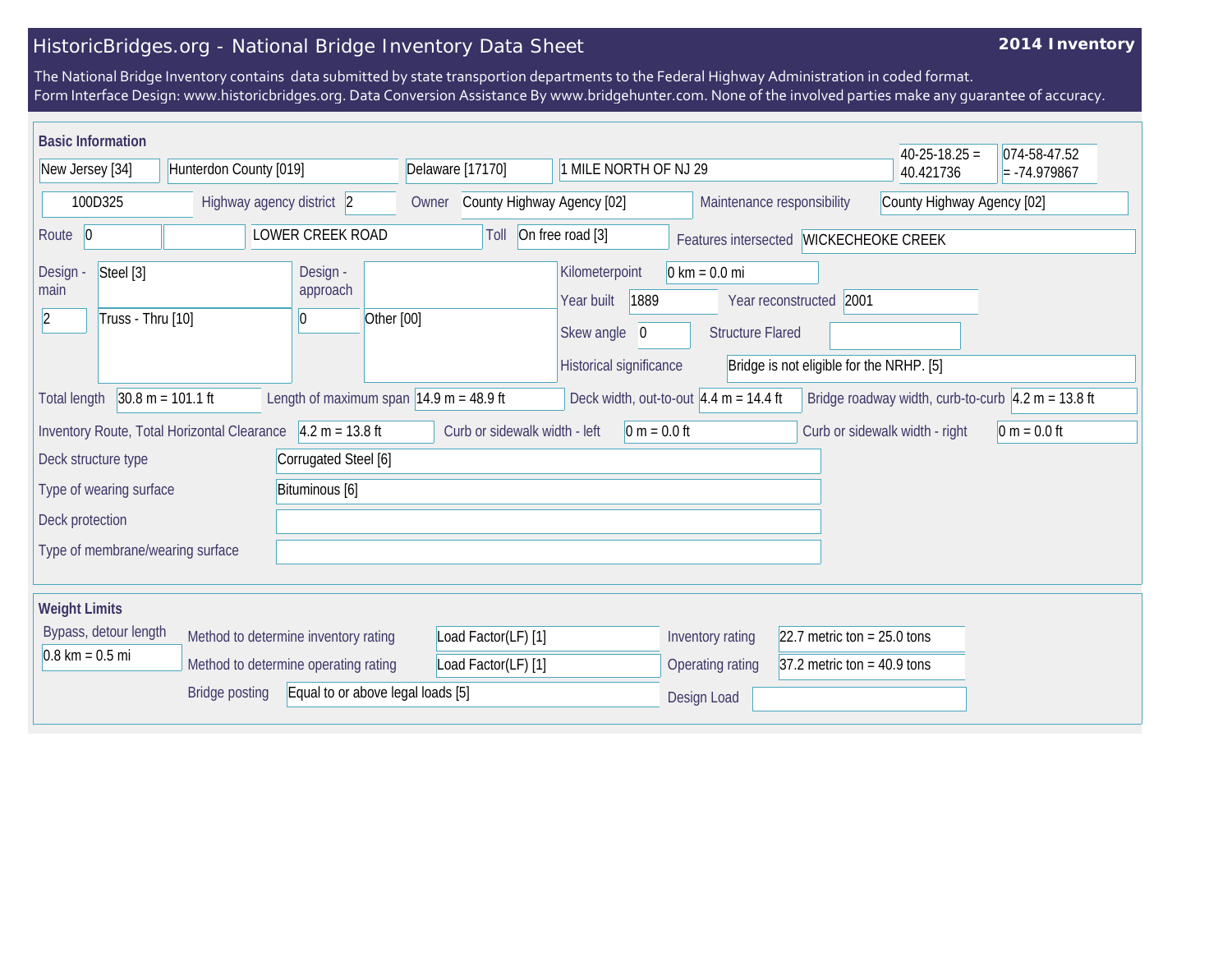| <b>Functional Details</b>                                                                                                                             |                                                                                         |                |                              |                                                  |                    |                        |                   |  |
|-------------------------------------------------------------------------------------------------------------------------------------------------------|-----------------------------------------------------------------------------------------|----------------|------------------------------|--------------------------------------------------|--------------------|------------------------|-------------------|--|
| 297<br>Average daily truck traffi 3<br>Average Daily Traffic                                                                                          | Year 2013<br>%                                                                          |                | Future average daily traffic |                                                  | 362                | 2033<br>Year           |                   |  |
| Road classification<br>Local (Rural) [09]                                                                                                             | Lanes on structure 1                                                                    |                |                              |                                                  |                    | Approach roadway width | $4.6 m = 15.1 ft$ |  |
| Type of service on bridge Highway [1]                                                                                                                 | Direction of traffic One lane bridge for 2 - way traffic [3]                            |                |                              |                                                  |                    | Bridge median          |                   |  |
| No parallel structure exists. [N]<br>Parallel structure designation                                                                                   |                                                                                         |                |                              |                                                  |                    |                        |                   |  |
| Type of service under bridge<br>Waterway [5]                                                                                                          | Lanes under structure                                                                   | $\overline{0}$ |                              | Navigation control                               |                    |                        |                   |  |
| Navigation horizontal clearance $ 0 = N/A $<br>Navigation vertical clearanc<br>$0 = N/A$                                                              |                                                                                         |                |                              |                                                  |                    |                        |                   |  |
| Minimum navigation vertical clearance, vertical lift bridge $ 0 m = 0.0$ ft<br>Minimum vertical clearance over bridge roadway<br>$99.99 m = 328.1 ft$ |                                                                                         |                |                              |                                                  |                    |                        |                   |  |
| Minimum lateral underclearance reference feature Feature not a highway or railroad [N]                                                                |                                                                                         |                |                              |                                                  |                    |                        |                   |  |
| Minimum lateral underclearance on right $0 = N/A$                                                                                                     |                                                                                         |                |                              | Minimum lateral underclearance on left $0 = N/A$ |                    |                        |                   |  |
| Minimum Vertical Underclearance $ 0 = N/A$                                                                                                            | Minimum vertical underclearance reference feature Feature not a highway or railroad [N] |                |                              |                                                  |                    |                        |                   |  |
| Appraisal ratings - underclearances N/A [N]                                                                                                           |                                                                                         |                |                              |                                                  |                    |                        |                   |  |
|                                                                                                                                                       |                                                                                         |                |                              |                                                  |                    |                        |                   |  |
| <b>Repair and Replacement Plans</b>                                                                                                                   |                                                                                         |                |                              |                                                  |                    |                        |                   |  |
| Type of work to be performed                                                                                                                          | Work done by Work to be done by contract [1]                                            |                |                              |                                                  |                    |                        |                   |  |
| Replacement of bridge or other structure because<br>of substandard load carrying capacity or substantial                                              | Bridge improvement cost                                                                 | 849000         |                              | Roadway improvement cost                         |                    | 40000                  |                   |  |
| bridge roadway geometry. [31]                                                                                                                         | Length of structure improvement                                                         |                | $30.8 m = 101.1 ft$          |                                                  | Total project cost | 1319000                |                   |  |
|                                                                                                                                                       | Year of improvement cost estimate<br>2009                                               |                |                              |                                                  |                    |                        |                   |  |
|                                                                                                                                                       | Border bridge - state<br>Border bridge - percent responsibility of other state          |                |                              |                                                  |                    |                        |                   |  |
|                                                                                                                                                       | Border bridge - structure number                                                        |                |                              |                                                  |                    |                        |                   |  |